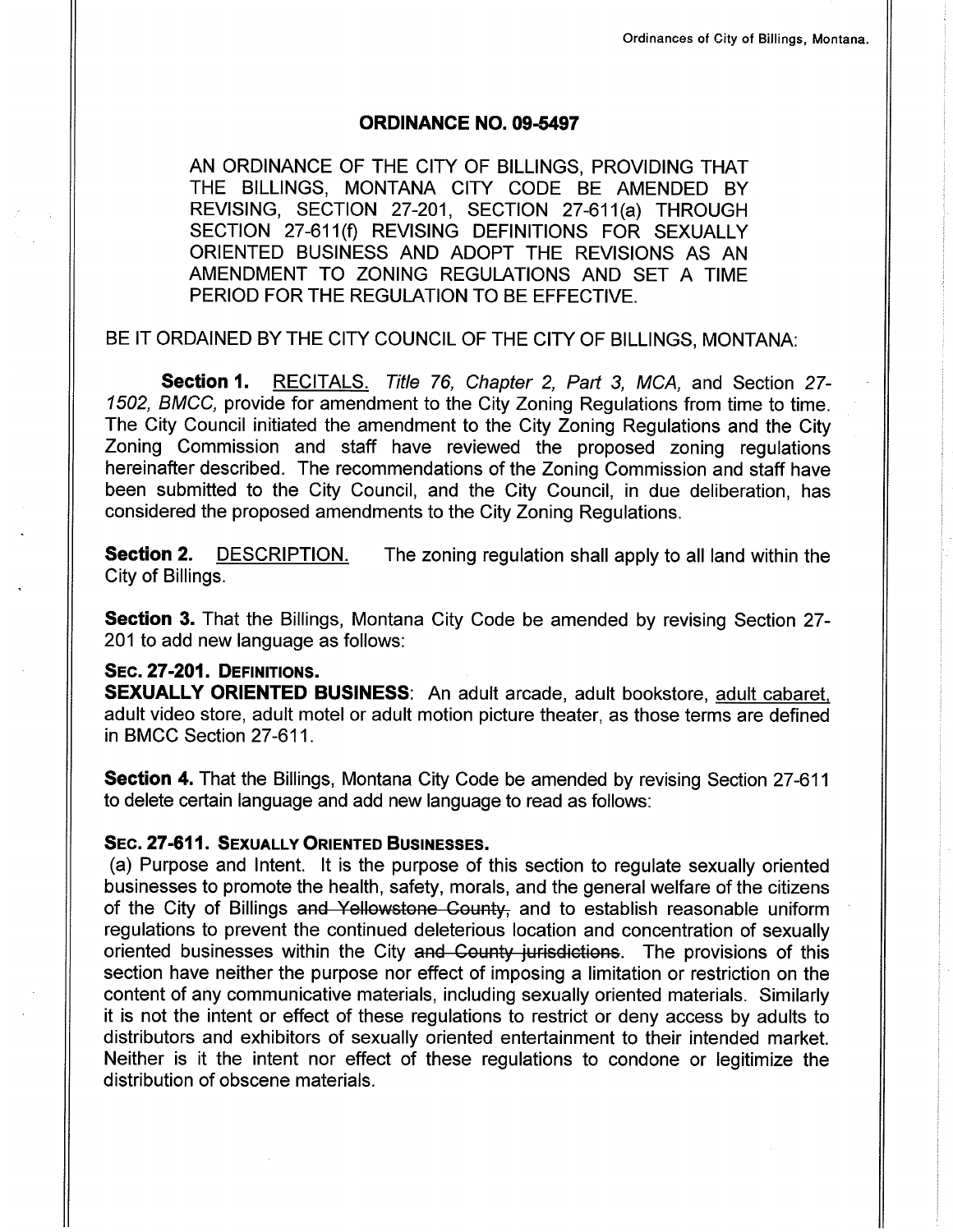(b) Findings and Determinations. The Billings City Council and Yellowstone County Gemmissien hereby finds and determines that:

The establishment of adult uses in business districts which are immediately adjacent to and which serve residential neighborhoods has a deleterious effect on both the business and residential segments of the neighborhood, causing or contributing to blight and a downgrading of property values.

The establishment of more than two (2) adult uses within six hundred (600) feet of each other has a deleterious effect on surrounding residential and business areas and the fostering of such businesses within a close proximity tends to create a "skid row" atmosphere.

The location of several adult uses in the same neighborhood tends to attract an undesirable quantity and quality of transients, a circumstance which adversely affects property values, causes an increase in crime and encourages residents and businesses to move elsewhere.

Concern for, and pride in, the orderly planning and development of a neighborhood should be encouraged and fostered in those persons comprising residential and business segments of that neighborhood.

(c) Definitions. Terms used in this section. that are not specificallv defined below, mav be found in Section 27-201 BMCC. Where other definitions are necessary and are not defined in this Section or Section 27-201, the dictionary mav define such terms.

(1) Adult Arcade means any place to which the public is permitted or invited wherein coin-operated or slug-operated or electronically, electrically, or mechanically controlled still or motion picture machines, projectors, or other image-producing devices are maintained to show images to five (5) or fewer persons per machine at any one (1) time, and where the images so displayed are distinguished or characterized by an emphasis on the depiction or description of "specified sexual activities" or "specified anatomical areas."

(2) Adult Book Store or Adult Video Store means a commercial establishment which, as one (1) of its principal business purposes, offers for sale or rental for any form of consideration any one (1) or more of the following:

- a. Books, magazines, periodicals or other printed matter, or photographs, films, motion pictures, video cassettes, video reproductions, slides, or other visual representations which are characterized by an emphasis on the depiction or description of "specified sexual activities" or "specified anatomical areas"; or
- b. lnstruments, devices, or paraphernalia which are designed for use in connection with "specified sexual activities."

(3) Adult Cabaret means a commercial establishment which reqularlv features: (a) Persons who appear nude or in a state of nudity or semi-nuditv: or (b) Live performances which are characterized bv the exposure of specified

- 
- anatomical areas or bv the exhibition of specified sexual activities:

 $\left(\frac{3}{4}\right)$  Adult Motel means a hotel, motel, or similar commercial establishment which: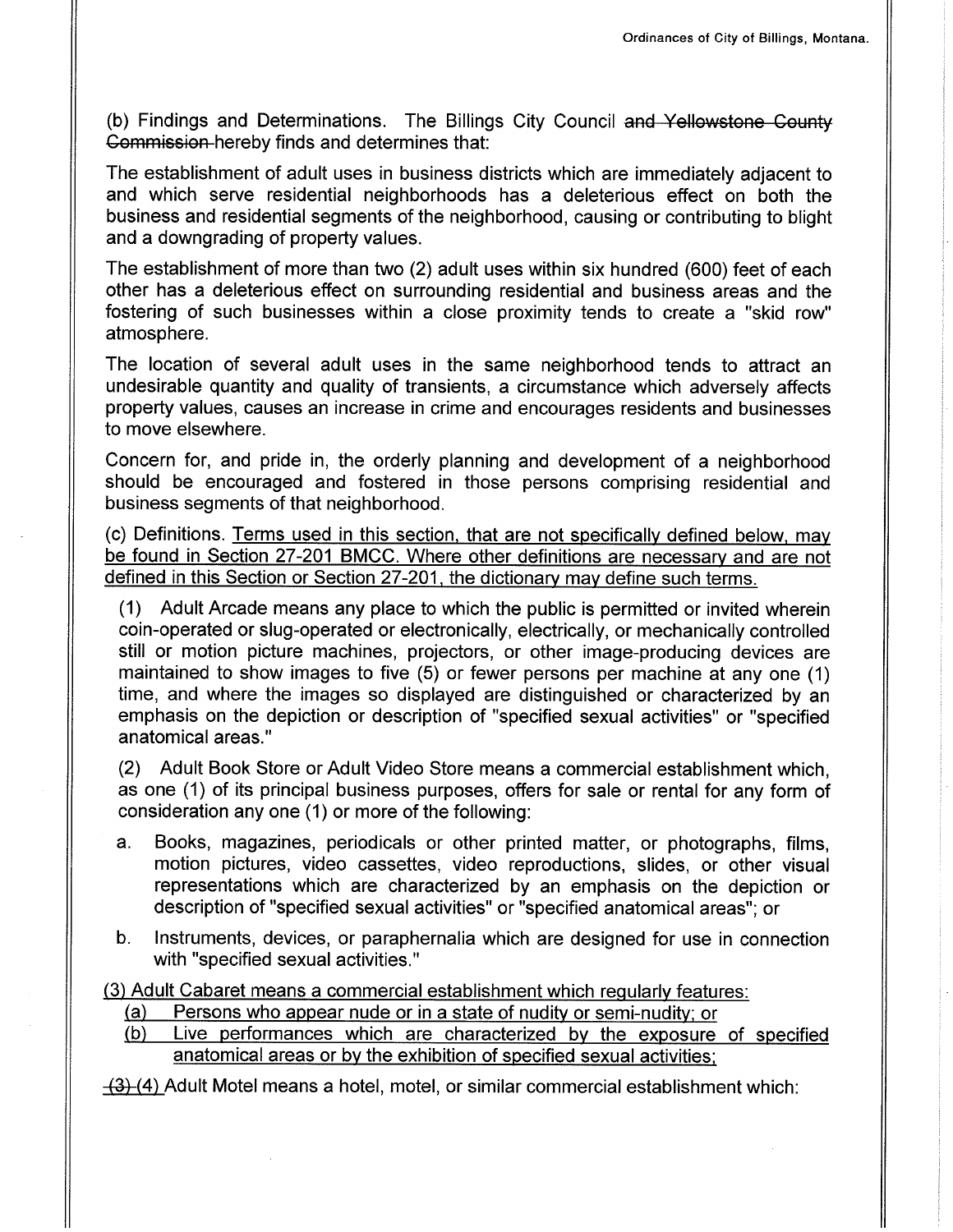- a. Offers accommodations to the public for any form of consideration; provides patrons with closed-circuit television transmissions, films, motion pictures, video cassettes, slides, or other photographic reproductions which are characterized by an emphasis on the depiction or description or "specified sexual activities" or "specified anatomical areas"; and has a sign visible from the public right-of-way which advertises the availability of this adult type of photographic reproductions;
- b. Offers a sleeping room for rent for a period of time that is less than ten (10) hours; or
- c. Allows a tenant or occupant of a sleeping room to sub-rent the room for a period of time that is less than ten (10) hours.
- $(4)$ -(5) Adult Motion Picture Theater means a commercial establishment where, for any form of consideration, films, motion pictures, video cassettes, slides, or similar photographic reproductions are regularly shown which are characterized by an emphasis on the depiction or description of "specified sexual activities" or "specified anatomical areas."

 $(45)$ (6) Church or Other Place of Worship means a building which is used primarily for religious worship and related religious activities, including but not limited to churches, convents, monasteries, shrines, and temples.

 $(6)(7)$  City means the City of Billings, Montana.

(7) Geunty means Yellewstene Ceunty; Mentana,

(8) Establishment means and includes any of the following:

- a. The opening or commencement of any sexually oriented business as a new business;
- b. The conversion of an existing business, whether or not a sexually oriented business, to any sexually oriented business;
- c. The additions of any sexually oriented business to any other existing sexually oriented business; or
- d. The relocation of any sexually oriented business.

(9) Nuditv or a state of nudity means (a) the appearance of a human bare buttock. anus, male genitals, female genitals, or areola or nipple of the female breast, or (b) a state of dress which fails to opaquelv and fully cover human buttocks, anus. male or female qenitals, pubic reqion or areola or nipple of the female breast.

 $+(9)(10)$  Sexually Oriented Business means an adult arcade, adult book store, adult cabaret. adult video store, adult motel, or adult motion picture theater.

 $(40)(11)$  Specified Anatomical Area means the male genitals in a state of sexual arousal and/or the vulva or more intimate parts of the female genitals.

 $(4.1)(12)$  Specified Sexual Activities means and includes any of the following:

a. The fondling or other erotic touching of human genitals, pubic region, buttocks, anus, or female breasts;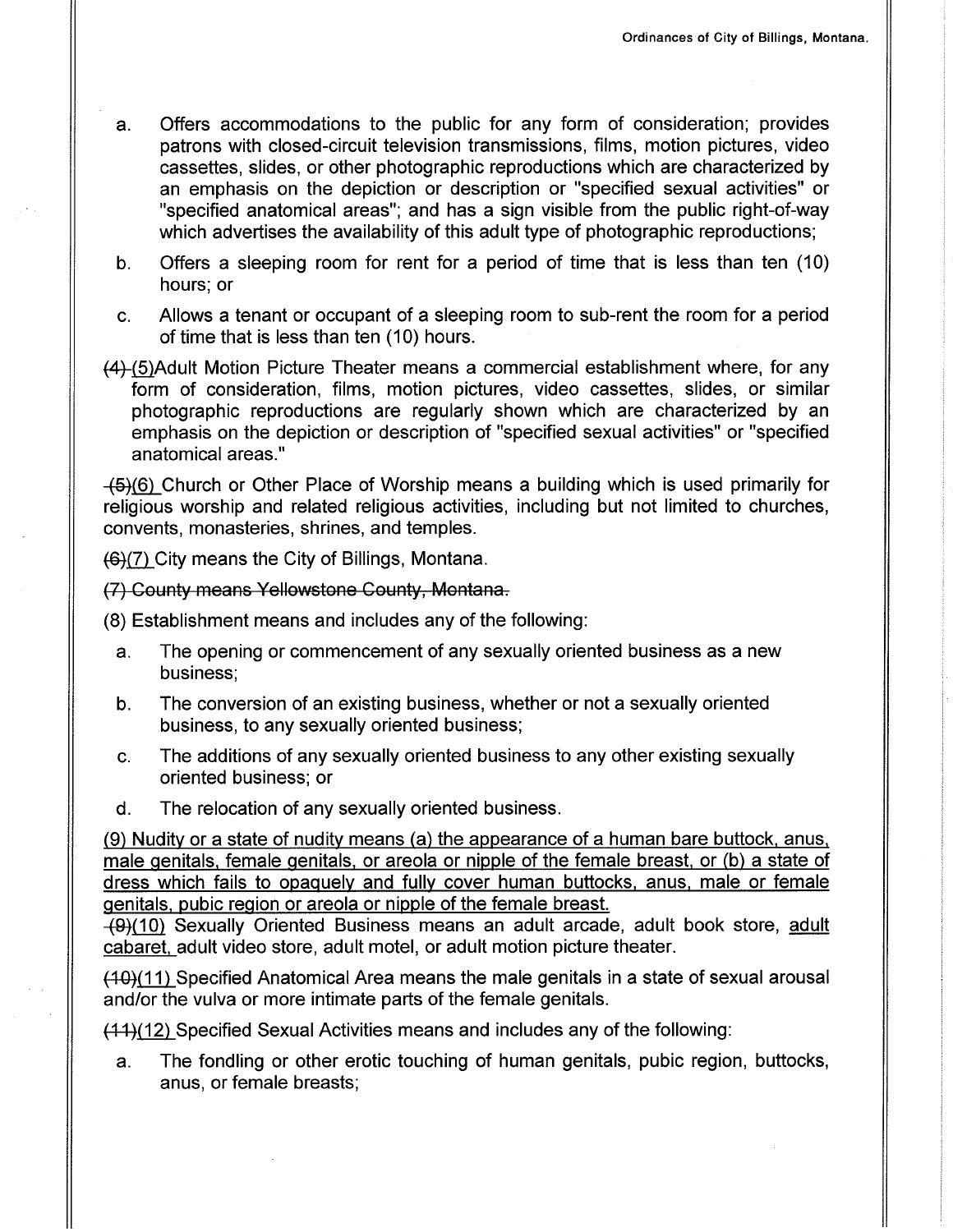- b. Sex acts, normal or perverted, actual or simulated, including intercourse, oral copulation, or sodomy;
- c. Masturbation, actual or simulated; or
- d. Excretory functions as part of or in connection with any of the activities set forth in above (a) through (c).

 $(42)(13)$  Transfer of Ownership or Control of sexually oriented business means and includes any of the following:

- a. The sale, lease, or sublease of the business;
- b. The transfer of securities which constitute a controlling interest in the business, whether by sale, exchange or similar means; or
- c. The establishment of a trust, gift, or other similar legal device which transfers the ownership or control of the business, except for transfer by bequest or other operation of law upon the death of the person possessing the ownershíp or control.

(d) Classification. Sexually oriented businesses are classified as follows:

- (1) Adult Arcades;
- (2) Adult Book Stores or Adult Video Stores;
- (3) Adult Cabarets
- (3) (4) Adult Motels; and
- (4) (5) Adult Motion Picture Theaters.
- (e) Location of Sexually Oriented Business.
- (1) No person, whether as a principal or agent, clerk or employee, either for himself or any other person, or as an officer of any corporation, or otherwise, shall place, maintain, own, or operate any sexually oriented business within one thousand (1,000) feet of the following residential zones:
	- a. Agricultural Suburban (A-S) Zone;
	- b. Agriculture Open-Space (A-1) Zone;
	- Residential 15,000 (R-150) Zone;
	- d. Residential 9,600 (R-96) Zone;
	- e. Residential 8,000 (R-80) Zone;
	- f. Residential 7,000 Restricted (R-70R) Zone;
	- g. Residential  $7,000$  (R-70) Zone;
	- h. Residential 6,000 Restricted (R-60R) Zone;
	- i. Residential  $6,000$  (R-60) Zone;
	- $i.$  Residential 5,000 (R-50) Zone;
	- Residential Multi-Family (RMF) Zone;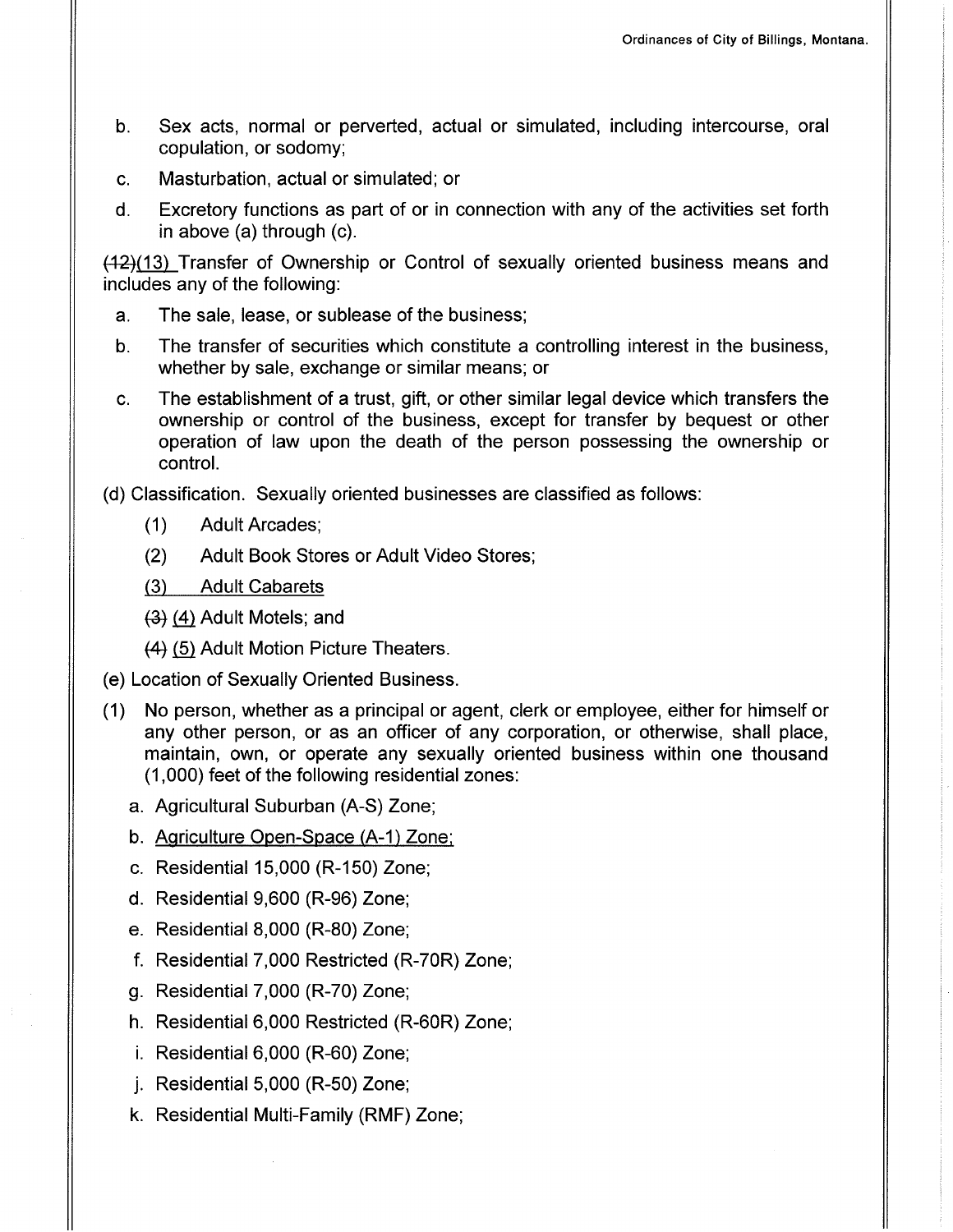- l. Residential Multi-Family Restricted (RMF-R) Zone;
- m. Residential Manufactured Home (RMH) Zone; er
- n. Entryway Mixed Use (EMU) Zone; or
- o. Any Planned Development Zone that allows residential uses unless such zone is separated from the location of a sexually oriented business by an Interstate Hiqhway.
- (2) No person, whether as a principal or agent, clerk or employee, either for himself or any other person, or as an officer of any corporation, or otherwise, shall place, maintain, own, or operate any sexually oriented business within one thousand (1,000) feet of the following land uses:
	- a. Public library;
	- b. Public playground or park (for purposes of this section. publiclv owned multiuse trails shall be deemed to be a park):
	- c. Public or private school and its grounds, from pre-school kindergarten through twelfth grade;
	- $\mathsf{d}_\tau$  A state licensed community residential facility, family day care home, group day care home, or day care center; or
	- e. Church or other place of worship; or
	- f. <sup>A</sup>cemetery.
- (3) No person, whether as a principal or agent, clerk or employee, either for himself or any other person, or as an officer of any corporation, or otherwise, shall place, maintain, own or operate any sexually oriented business within six hundred (600) feet of another sexually oriented business.
- (4) For purposes of this section, specified distances will be measured in a straight line, without regard to intervening structures, from the property line of the sexually oriented business to the property line of the preceding land uses or zoning districts.
- (5) ln addition to the preceding requirements, sexually oriented businesses are permitted in the following zones only:
	- a. Central Business District (CBD) Zone;
	- b. Highway Commercial (HC) Zone;
	- c. Controlled Industrial (Cl) Zone; or
	- d. Heavy Industrial (Hl) Zone.

(Ð Nonconforming Use - Amortization period established. (Refer to BMCC Section 27 -405(G))

**Section 5.** REPEALER. All ordinances or parts of ordinances in conflict herewith are hereby repealed.